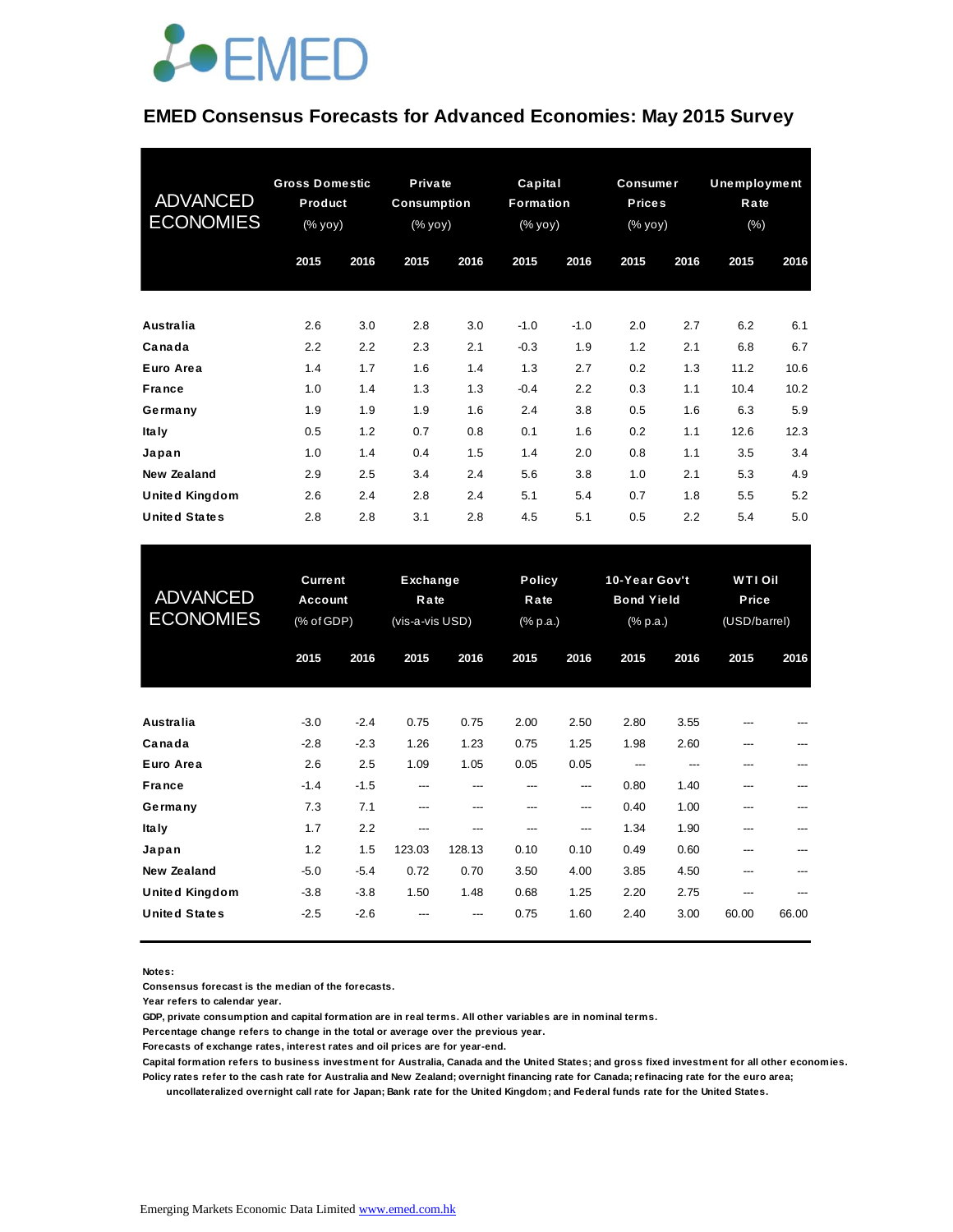

#### **EMED Consensus Forecasts for Emerging Markets: May 2015 Survey**

|                       | <b>Gross Domestic</b>                          |      | Private     |      |                                        | <b>Fixed</b><br>Consumer |               |      | Unemployment           |                        |
|-----------------------|------------------------------------------------|------|-------------|------|----------------------------------------|--------------------------|---------------|------|------------------------|------------------------|
| <b>EMERGING</b>       | Product                                        |      | Consumption |      | Investment                             |                          | <b>Prices</b> |      | Rate                   |                        |
| <b>MARKETS</b>        | $(% \mathsf{A}\rightarrow \mathsf{A})$ (% yoy) |      | (% yoy)     |      | $(% \mathsf{Y}\rightarrow \mathsf{Y})$ |                          | (% yoy)       |      | (%)                    |                        |
|                       | 2015                                           | 2016 | 2015        | 2016 | 2015                                   | 2016                     | 2015          | 2016 | 2015                   | 2016                   |
|                       |                                                |      |             |      |                                        |                          |               |      |                        |                        |
|                       |                                                |      |             |      |                                        |                          |               |      |                        |                        |
| Argentina             | 0.8                                            | 2.0  | 0.4         | 1.6  | 0.0                                    | 1.2                      | 27.0          | 28.7 | 7.8                    | 8.1                    |
| <b>Brazil</b>         | $-0.4$                                         | 1.2  | 0.5         | 1.2  | $-3.8$                                 | 1.1                      | 7.0           | 5.8  | 5.8                    | 6.3                    |
| Chile                 | 2.9                                            | 3.7  | 2.8         | 3.4  | 0.3                                    | 3.5                      | 3.4           | 3.1  | 6.6                    | 6.8                    |
| China                 | 7.0                                            | 6.7  | 7.7         | 7.5  | 6.4                                    | 6.1                      | 1.6           | 2.2  | 4.1                    | 4.2                    |
| Colombia              | 3.5                                            | 3.7  | 3.6         | 4.0  | 3.1                                    | 4.3                      | 3.8           | 3.2  | 9.1                    | 9.0                    |
| <b>Czech Republic</b> | 2.5                                            | 2.8  | 2.3         | 1.7  | 4.1                                    | 4.2                      | 1.0           | 1.8  | 6.1                    | 5.5                    |
| <b>Hong Kong</b>      | 2.7                                            | 3.0  | 2.9         | 2.8  | 4.4                                    | 4.0                      | 3.5           | 3.3  | 3.3                    | 3.4                    |
| Hungary               | 2.5                                            | 2.5  | 2.4         | 2.3  | 3.8                                    | 1.5                      | 0.5           | 2.5  | 7.4                    | 6.9                    |
| India                 | 7.2                                            | 7.6  | 5.8         | 7.1  | 5.6                                    | 7.5                      | 5.8           | 5.7  | $\qquad \qquad \cdots$ | $\qquad \qquad \cdots$ |
| Indonesia             | 5.3                                            | 5.7  | 5.2         | 5.3  | 5.8                                    | 7.0                      | 6.0           | 5.1  | 5.9                    | 5.7                    |
| Malaysia              | 5.0                                            | 5.3  | 5.5         | 5.0  | 5.5                                    | 4.5                      | 2.8           | 3.1  | 3.0                    | 3.0                    |
| <b>Mexico</b>         | 3.0                                            | 3.5  | 2.9         | 3.6  | 4.9                                    | 4.5                      | 3.3           | 3.6  | 4.4                    | 4.4                    |
| <b>Philippines</b>    | 6.3                                            | 6.0  | 5.9         | 5.4  | 7.7                                    | 7.2                      | 2.7           | 3.5  | 7.0                    | 6.7                    |
| Poland                | 3.4                                            | 3.6  | 3.3         | 3.3  | 6.6                                    | 7.3                      | $-0.1$        | 1.6  | 9.4                    | 9.1                    |
| Russia                | $-3.5$                                         | 0.4  | $-4.9$      | 0.7  | $-6.1$                                 | $-0.1$                   | 13.7          | 7.2  | 6.2                    | 6.5                    |
| Singapore             | 3.1                                            | 3.3  | 2.4         | 2.3  | 4.8                                    | 2.2                      | 0.4           | 1.7  | 2.0                    | 2.1                    |
| South Korea           | 3.5                                            | 3.5  | 2.6         | 2.9  | 3.5                                    | 3.7                      | 1.3           | 2.2  | 3.3                    | 3.3                    |
| Taiwan                | 3.6                                            | 3.5  | 2.5         | 2.7  | 3.9                                    | 3.7                      | 0.4           | 1.5  | 3.8                    | 3.8                    |
| <b>Thailand</b>       | 3.7                                            | 4.0  | 2.9         | 3.2  | 4.7                                    | 6.5                      | 0.5           | 2.5  | 0.9                    | 0.9                    |
| Turkey                | 3.5                                            | 3.8  | 2.5         | 3.5  | 2.5                                    | 4.2                      | 6.9           | 6.5  | 10.0                   | 10.3                   |

|                       | Money            |      | <b>Merchandise</b> |      | <b>Merchandise</b> |      | Current        |        | Exchange        |       |
|-----------------------|------------------|------|--------------------|------|--------------------|------|----------------|--------|-----------------|-------|
| <b>EMERGING</b>       | <b>Supply M2</b> |      | <b>Exports</b>     |      | <b>Imports</b>     |      | <b>Account</b> |        | Rate            |       |
| <b>MARKETS</b>        | $(%$ (% yoy)     |      | $(%$ (% yoy)       |      | $(%$ yoy $)$       |      | (% of GDP)     |        | (vis-a-vis USD) |       |
|                       | 2015             | 2016 | 2015               | 2016 | 2015               | 2016 | 2015           | 2016   | 2015            | 2016  |
|                       |                  |      |                    |      |                    |      |                |        |                 |       |
|                       |                  |      |                    |      |                    |      |                |        |                 |       |
| Argentina             | 25.3             | 23.4 | $-6.0$             | 1.0  | $-0.3$             | 2.1  | $-1.3$         | $-1.2$ | 10.64           | 13.84 |
| <b>Brazil</b>         | 8.9              | 9.3  | 1.6                | 3.6  | 1.1                | 1.6  | $-3.9$         | $-3.7$ | 3.20            | 3.21  |
| Chile                 | 14.0             | 13.5 | 3.1                | 4.2  | 1.4                | 4.0  | $-2.1$         | $-2.0$ | 620             | 600   |
| China                 | 11.5             | 10.8 | 6.7                | 6.8  | 3.4                | 5.5  | 2.4            | 2.2    | 6.21            | 6.15  |
| Colombia              | 13.4             | 13.8 | $-6.2$             | 2.5  | $-2.0$             | 5.4  | $-5.4$         | $-5.0$ | 2575            | 2600  |
| <b>Czech Republic</b> | ---              | ---  | 6.9                | 9.5  | 7.4                | 9.9  | $-0.3$         | $-0.3$ | 27.3            | 26.5  |
| <b>Hong Kong</b>      | 7.5              | 7.0  | 4.3                | 5.0  | 4.2                | 5.2  | 2.5            | 2.0    | 7.78            | 7.79  |
| Hungary               | 6.6              | 6.0  | 6.1                | 7.1  | 6.4                | 6.5  | 4.2            | 4.1    | 302             | 298   |
| India                 | 13.3             | 12.8 | 5.9                | 6.2  | 5.0                | 6.7  | $-1.5$         | $-1.5$ | 63.0            | 63.8  |
| Indonesia             | 11.5             | 10.3 | 2.9                | 5.7  | 2.2                | 6.5  | $-2.7$         | $-2.5$ | 12981           | 13375 |
| Malaysia              | 8.3              | 8.3  | 3.5                | 5.4  | 3.6                | 5.5  | 3.2            | 3.7    | 3.59            | 3.60  |
| <b>Mexico</b>         | 10.1             | 11.4 | 6.5                | 6.7  | 5.6                | 7.0  | $-2.1$         | $-2.3$ | 15.0            | 14.4  |
| <b>Philippines</b>    | 10.5             | 10.4 | 6.8                | 7.6  | 6.5                | 8.5  | 4.3            | 3.6    | 45.0            | 45.0  |
| Poland                | 7.7              | 7.7  | 6.1                | 5.8  | 7.0                | 6.8  | $-1.2$         | $-1.9$ | 4.00            | 3.74  |
| Russia                | 7.3              | 7.0  | $-1.0$             | 2.2  | $-10.6$            | 6.0  | 3.0            | 3.6    | 61.2            | 56.0  |
| <b>Singapore</b>      | 5.9              | 4.0  | 3.9                | 3.2  | 3.0                | 3.1  | 19.0           | 18.6   | 1.36            | 1.37  |
| South Korea           | 7.6              | 7.9  | 3.3                | 5.1  | 1.9                | 5.3  | 6.9            | 5.9    | 1120            | 1133  |
| Taiwan                | 5.9              | 5.8  | 5.7                | 5.8  | 5.3                | 5.7  | 12.6           | 11.5   | 31.6            | 32.0  |
| <b>Thailand</b>       | 6.7              | 7.3  | 3.8                | 4.0  | 4.3                | 7.2  | 4.0            | 2.4    | 33.5            | 34.0  |
| Turkey                | 12.0             | 10.1 | 4.3                | 5.0  | 2.0                | 5.2  | $-4.5$         | $-5.1$ | 2.65            | 2.73  |
|                       |                  |      |                    |      |                    |      |                |        |                 |       |

**Notes:** 

**Consensus forecast is the median of the forecasts.**

**Year refers to calendar year except for India for which fiscal year (April to March) is used. GDP, private consumption and fixed investment are in real terms. All other variables are in nominal terms.**

**Percentage change refers to change in the total or average over the previous year, except for money supply growth which is** 

 **based on year-end figures.**

**Forecasts of exchange rates and interest rates are for year-end.**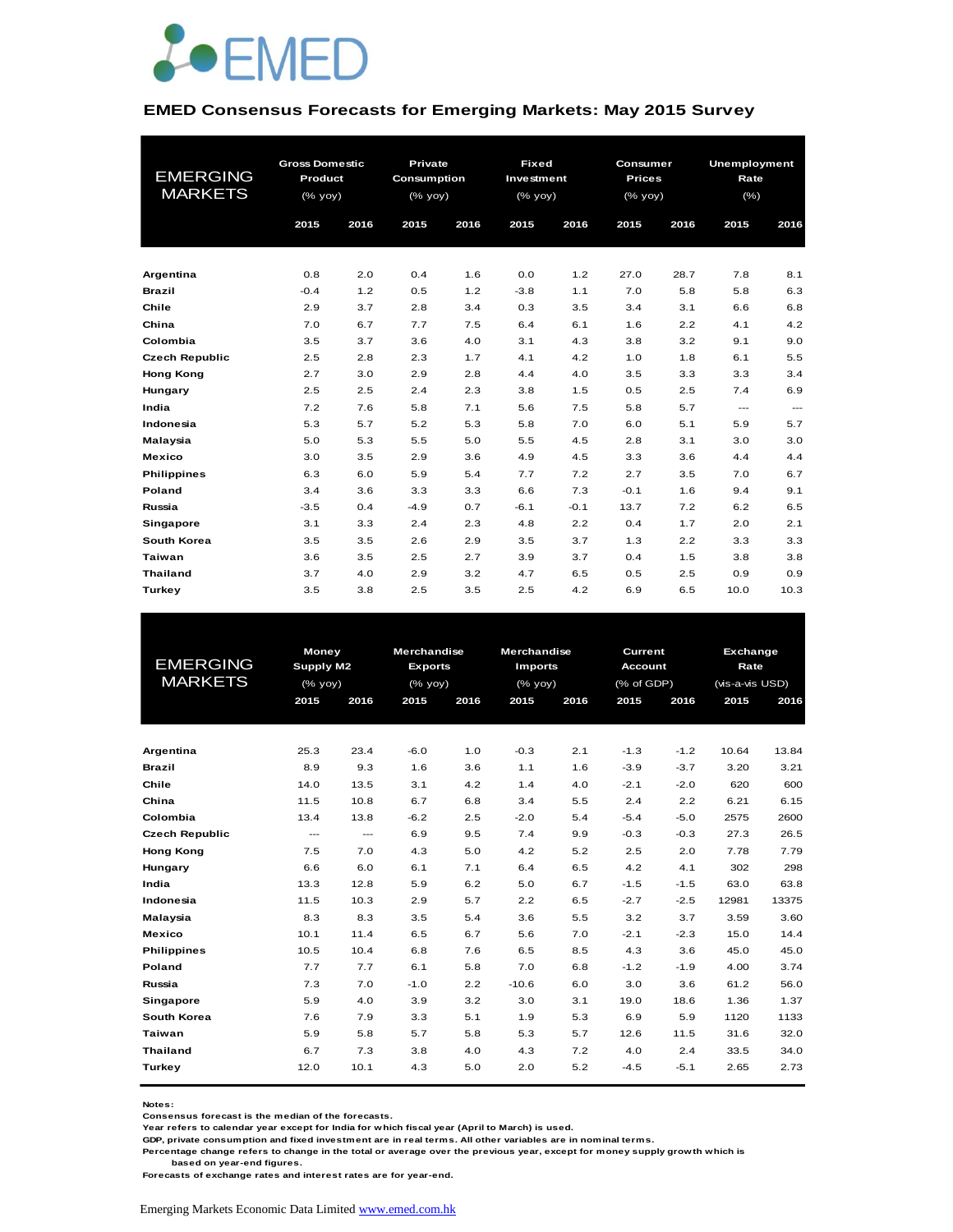

### **EMED Consensus Forecasts for the United States: May 2015 Survey**

| <b>UNITED STATES</b>             |      | <b>Gross Domestic</b><br><b>Product</b><br>$(\%$ yoy) |       | Consumer<br><b>Prices</b><br>$(% \mathsf{Y}^{\prime }\mathsf{Y}^{\prime }\mathsf{Y}^{\prime })$ | <b>UNITED STATES</b>                |         | <b>Gross Domestic</b><br><b>Product</b><br>(% yoy) |        | Consumer<br><b>Prices</b><br>(% yoy) |
|----------------------------------|------|-------------------------------------------------------|-------|-------------------------------------------------------------------------------------------------|-------------------------------------|---------|----------------------------------------------------|--------|--------------------------------------|
|                                  | 2015 | 2016                                                  | 2015  | 2016                                                                                            |                                     | 2015    | 2016                                               | 2015   | 2016                                 |
|                                  |      |                                                       |       |                                                                                                 |                                     |         |                                                    |        |                                      |
| <b>ABN AMRO</b>                  | 3.1  | 3.1                                                   | 0.2   | 2.5                                                                                             | <b>ITOCHU Institute</b>             | 2.6     | ---                                                | 1.8    | ---                                  |
| <b>Action Economics</b>          | 2.5  | 2.9                                                   | 0.2   | 2.3                                                                                             | <b>KBC</b>                          | 3.1     | ---                                                | 2.0    | ---                                  |
| <b>AIB Global Treasury</b>       | 3.0  | ---                                                   | 2.0   | $\hspace{0.05cm} \ldots$                                                                        | <b>Kiel Economics</b>               | 3.2     | 3.0                                                | 2.5    | ---                                  |
| <b>Allianz</b>                   | 2.6  | 2.6                                                   | 0.3   | 2.2                                                                                             | Korea Investment & Securities       | 3.1     | ---                                                | 2.1    | ---                                  |
| Asiya Investments                | 2.7  | 2.9                                                   | 0.1   | 1.9                                                                                             | <b>Mesirow Financial</b>            | 2.4     | 3.0                                                | 0.3    | 2.3                                  |
| <b>Bank Julius Baer</b>          | 2.6  | 3.0                                                   | 0.0   | 1.8                                                                                             | <b>Moody's Analytics</b>            | 2.6     | 3.5                                                | 0.4    | 2.6                                  |
| <b>Bank of Ireland</b>           | 3.2  | ---                                                   | 0.7   | $\hspace{0.05cm} \dashrightarrow$                                                               | <b>Mortgage Bankers Association</b> | $2.5\,$ | 2.5                                                | 0.5    | 2.4                                  |
| <b>Barclays Capital</b>          | 2.7  | 2.5                                                   | 1.6   | 1.9                                                                                             | <b>NAR</b>                          | 2.7     | 3.0                                                | 0.3    | 3.1                                  |
| <b>BayernLB</b>                  | 2.8  | 2.7                                                   | 0.4   | 2.1                                                                                             | <b>National Bank of Canada</b>      | 2.9     | 2.7                                                | 0.4    | 2.3                                  |
| <b>BBVA</b>                      | 2.5  | ---                                                   | 2.2   | ---                                                                                             | <b>Natixis</b>                      | 3.0     | 2.5                                                | 0.7    | 2.4                                  |
| <b>Berenberg Capital Markets</b> | 2.5  | 2.8                                                   | 0.4   | 1.9                                                                                             | <b>NIESR</b>                        | 2.8     | 2.9                                                | $-0.3$ | 1.9                                  |
| <b>BMO Capital Markets</b>       | 2.5  | 2.6                                                   | 1.2   | 2.0                                                                                             | <b>NLI Research Institute</b>       | 3.1     | ---                                                | 1.9    | $---$                                |
| <b>BNP Paribas</b>               | 3.0  | 2.8                                                   | 0.2   | 2.5                                                                                             | <b>Northern Trust</b>               | 2.4     | ---                                                | 0.1    | $---$                                |
| <b>Capital Economics</b>         | 2.8  | 2.8                                                   | 0.0   | 2.0                                                                                             | <b>OCBC Bank</b>                    | 2.7     | 2.8                                                | 0.2    | 2.2                                  |
| <b>CIBC World Markets</b>        | 2.9  | 2.4                                                   | 0.5   | 2.6                                                                                             | <b>PNC</b>                          | 3.0     | 2.9                                                | 0.5    | 2.4                                  |
| Citigroup                        | 3.1  | 3.0                                                   | 1.4   | 1.8                                                                                             | Prometeia                           | 2.8     | 2.7                                                | 1.1    | 1.8                                  |
| <b>Comerica Bank</b>             | 2.4  | 2.8                                                   | 0.3   | 2.3                                                                                             | Rabobank                            | $2.5\,$ | ---                                                | 1.3    | ---                                  |
| Commerzbank                      | 2.8  | 2.8                                                   | 0.2   | 2.0                                                                                             | <b>Raymond James</b>                | $2.5\,$ | 2.7                                                | 0.1    | 1.7                                  |
| <b>Credit Agricole</b>           | 2.9  | 2.8                                                   | 0.1   | 2.1                                                                                             | <b>ROBECO</b>                       | 3.0     | ---                                                | 2.1    | $---$                                |
| <b>Credit Suisse</b>             | 2.5  | 2.9                                                   | 1.7   | 2.0                                                                                             | <b>Royal Bank of Canada</b>         | 2.6     | 3.0                                                | 0.3    | 2.7                                  |
| Danske Bank                      | 2.3  | 2.5                                                   | 0.8   | 2.4                                                                                             | <b>Schroders</b>                    | 3.2     | 2.7                                                | 0.7    | 2.2                                  |
| <b>DBS Bank</b>                  | 2.6  | 2.4                                                   | 1.2   | 1.7                                                                                             | Scotia Capital                      | 2.6     | 2.9                                                | 0.4    | 2.1                                  |
| Deka Bank                        | 2.7  | 2.9                                                   | 0.6   | 2.8                                                                                             | <b>Societe Generale</b>             | 3.2     | 3.2                                                | 0.1    | 2.1                                  |
| Desjardins                       | 2.8  | 3.0                                                   | 0.3   | 2.4                                                                                             | <b>Standard &amp; Poor's</b>        | 2.8     | 2.8                                                | 1.8    | 2.1                                  |
| <b>DIW</b>                       | 3.1  | 3.0                                                   | 2.0   | 2.2                                                                                             | <b>Standard Chartered</b>           | $2.5\,$ | 2.3                                                | 1.4    | 1.7                                  |
| <b>DnB NOR</b>                   | 2.7  | 2.7                                                   | 0.4   | 1.9                                                                                             | <b>TD Economics</b>                 | 3.0     | 2.8                                                | 0.3    | 2.6                                  |
| <b>DZ Bank</b>                   | 2.7  | 2.5                                                   | 0.5   | 2.4                                                                                             | <b>UOB</b>                          | 2.9     | 2.5                                                | 0.5    | 2.5                                  |
| <b>Erste Group Bank AG</b>       | 2.6  | $\overline{a}$                                        | 2.2   | ---                                                                                             | <b>Wells Fargo</b>                  | 2.7     | $---$                                              | 1.7    | $---$                                |
| <b>Experian Economics</b>        | 3.2  | $---$                                                 | 2.0   | $---$                                                                                           |                                     |         |                                                    |        |                                      |
| <b>Fannie Mae</b>                | 2.3  | 2.4                                                   | $1.3$ | 2.2                                                                                             |                                     |         |                                                    |        |                                      |
| <b>First Trust Advisors</b>      | 2.3  | 2.8                                                   | 0.4   | 2.8                                                                                             | <b>CONSENSUS</b>                    |         |                                                    |        |                                      |
| <b>Freddie Mac</b>               | 2.6  | 2.7                                                   | 0.8   | 2.0                                                                                             | Median                              | 2.7     | 2.8                                                | 0.5    | 2.2                                  |
| Handelsbanken                    | 3.3  | 2.6                                                   | 2.0   | 2.2                                                                                             | Mean                                | 2.8     | 2.8                                                | 0.9    | 2.2                                  |
| <b>IFO Munich Institute</b>      | 3.3  | ---                                                   | 1.5   | $\hspace{0.05cm} \dashrightarrow$                                                               | High                                | 3.4     | 3.5                                                | 2.5    | 3.1                                  |
| ING                              | 3.4  | 2.9                                                   | 0.2   | 2.5                                                                                             | Low                                 | 2.3     | 2.3                                                | $-0.3$ | 1.7                                  |
| Intesa Sanpaolo                  | 3.0  | 2.9                                                   | 0.4   | 2.7                                                                                             | <b>Standard Deviation</b>           | 0.3     | 0.2                                                | 0.7    | 0.3                                  |
| Continues in the next column     |      |                                                       |       |                                                                                                 |                                     |         |                                                    |        |                                      |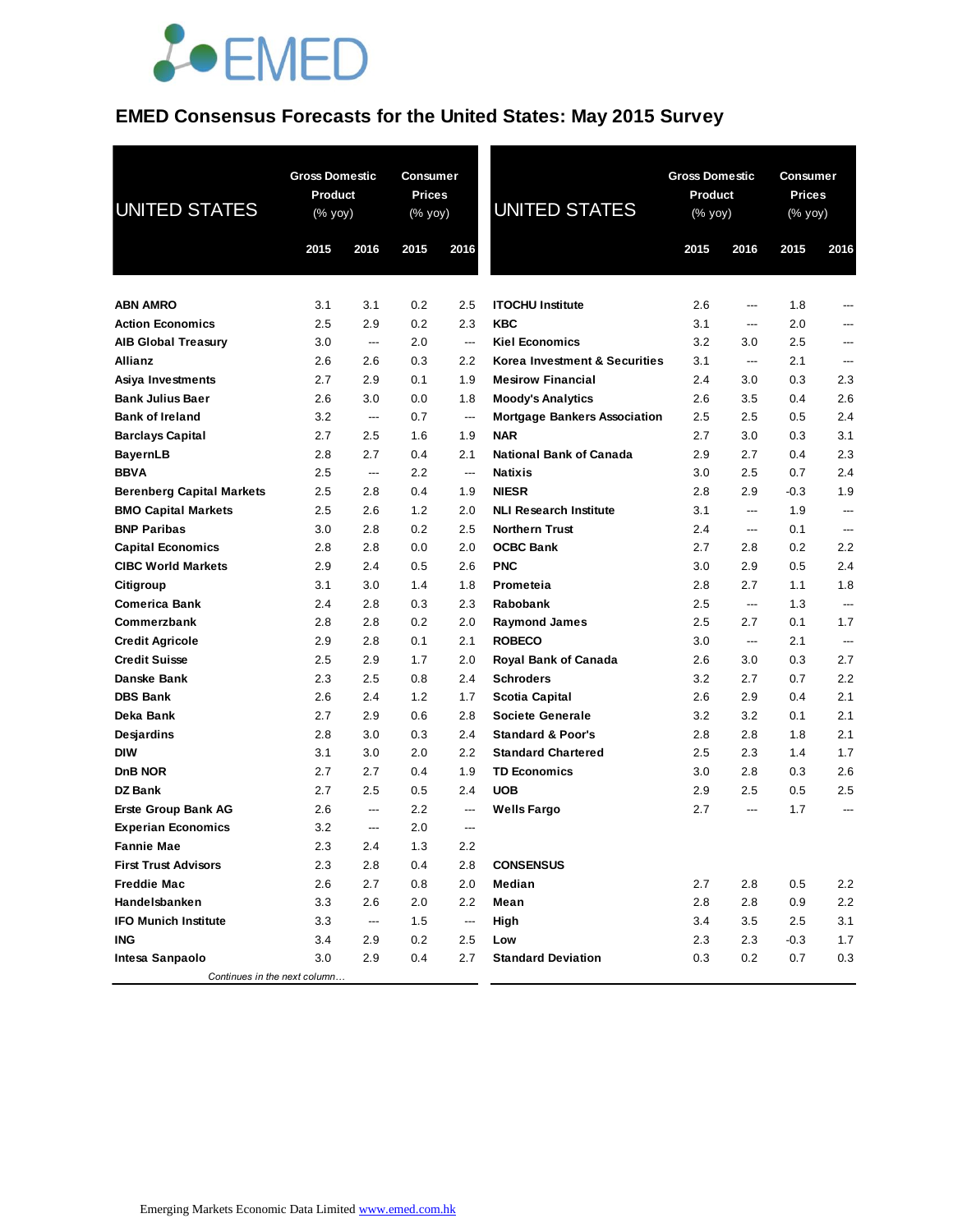

# **EMED Consensus Forecasts for the Euro Area: May 2015 Survey**

| <b>EURO AREA</b>                           | <b>Gross Domestic</b><br>Product<br>(% yoy) |                | Consumer<br><b>Prices</b><br>(% yoy) |                | <b>EURO AREA</b>              | <b>Gross Domestic</b><br><b>Product</b><br>(% yoy) |                          | <b>Consumer</b><br><b>Prices</b><br>(% yoy) |                          |
|--------------------------------------------|---------------------------------------------|----------------|--------------------------------------|----------------|-------------------------------|----------------------------------------------------|--------------------------|---------------------------------------------|--------------------------|
|                                            | 2015                                        | 2016           | 2015                                 | 2016           |                               | 2015                                               | 2016                     | 2015                                        | 2016                     |
| <b>ABN AMRO</b>                            | 1.8                                         | 2.3            | 0.4                                  | 1.7            | Intesa Sanpaolo               | 1.5                                                | 2.0                      | 0.3                                         | 1.3                      |
| <b>Action Economics</b>                    | 1.6                                         | $---$          | 1.3                                  | ---            | <b>KBC</b>                    | 1.7                                                | $---$                    | 1.2                                         | $\overline{a}$           |
| <b>AIB Global Treasury</b>                 | 1.5                                         | ---            | 1.3                                  | $\overline{a}$ | <b>Kiel Economics</b>         | 1.5                                                | 1.9                      | $-0.2$                                      | 1.0                      |
| <b>Allianz</b>                             | 1.5                                         | 1.6            | 0.2                                  | 1.3            | Korea Investment & Securities | 1.3                                                | $\overline{\phantom{a}}$ | 0.9                                         | ---                      |
| Asiya Investments                          | 1.1                                         | 1.6            | 0.4                                  | 1.1            | <b>Mizuho Securities</b>      | 1.3                                                | 1.5                      | 0.9                                         | ---                      |
| <b>Bank Julius Baer</b>                    | 1.8                                         | 2.0            | 0.5                                  | 1.3            | Monte Dei Paschi Di Siena     | 1.3                                                | 1.8                      | 0.1                                         | 1.3                      |
| <b>Bank of Ireland</b>                     | 1.1                                         | ---            | 0.1                                  | ---            | <b>Moody's Analytics</b>      | 1.3                                                | 1.9                      | 0.2                                         | 1.4                      |
| <b>Barclays Capital</b>                    | 1.5                                         | 1.7            | 0.2                                  | 1.1            | <b>Natixis</b>                | 1.5                                                | 1.6                      | 0.2                                         | 1.5                      |
| <b>BayernLB</b>                            | 1.2                                         | 1.5            | 0.0                                  | 1.1            | <b>NIESR</b>                  | 1.5                                                | 2.2                      | $-0.2$                                      | 1.6                      |
| <b>BBVA</b>                                | 1.9                                         | $\overline{a}$ | 1.1                                  | $\overline{a}$ | <b>NLI Research Institute</b> | 1.2                                                | $\overline{\phantom{a}}$ | 1.0                                         | $\overline{\phantom{a}}$ |
| <b>Berenberg Capital Markets</b>           | 1.4                                         | 1.9            | 0.2                                  | 1.2            | <b>OCBC Bank</b>              | 1.3                                                | 1.5                      | 0.0                                         | 1.3                      |
| <b>BMO Capital Markets</b>                 | 1.3                                         | 1.5            | 0.0                                  | 1.1            | Prometeia                     | 1.4                                                | 1.6                      | 0.1                                         | 1.4                      |
| <b>BNP Paribas</b>                         | 1.8                                         | 2.0            | 0.0                                  | 1.3            | <b>Rabobank</b>               | 1.3                                                | $---$                    | 0.8                                         | ---                      |
| <b>Capital Economics</b>                   | 1.5                                         | 1.0            | $-0.3$                               | 0.5            | <b>ROBECO</b>                 | 1.5                                                | $\overline{a}$           | 1.2                                         | $---$                    |
| Citigroup                                  | 1.5                                         | 2.0            | 0.2                                  | 1.5            | Royal Bank of Canada          | 1.5                                                | 1.8                      | 0.0                                         | 1.0                      |
| Commerzbank                                | 1.2                                         | 1.3            | $-0.1$                               | 1.2            | <b>Schroders</b>              | 1.3                                                | 1.6                      | 0.1                                         | 1.2                      |
| <b>Credit Agricole</b>                     | 1.4                                         | 1.7            | $-0.1$                               | 1.1            | <b>Scotia Capital</b>         | 1.5                                                | 1.7                      | 0.7                                         | 1.3                      |
| <b>Credit Suisse</b>                       | 1.5                                         | 2.1            | 0.1                                  | 1.2            | <b>Societe Generale</b>       | 1.5                                                | 1.6                      | 0.2                                         | 1.4                      |
| Danske Bank                                | 1.6                                         | 2.1            | 0.2                                  | 1.4            | <b>Standard &amp; Poor's</b>  | 1.4                                                | $\hspace{0.05cm} \ldots$ | 1.1                                         | $---$                    |
| <b>DBS Bank</b>                            | 0.9                                         | 1.2            | 0.2                                  | 1.1            | <b>Standard Chartered</b>     | 1.5                                                | 2.1                      | 0.2                                         | 1.7                      |
| Deka Bank                                  | 1.5                                         | 1.7            | 0.3                                  | 1.4            | <b>TD Economics</b>           | 1.4                                                | 1.8                      | 0.0                                         | 1.4                      |
| <b>DIW</b>                                 | 0.9                                         | 1.4            | 0.4                                  | 0.9            | <b>UOB</b>                    | 1.3                                                | 1.5                      | 0.0                                         | 1.2                      |
| <b>DnB NOR</b>                             | 1.5                                         | 1.2            | 0.1                                  | 0.8            | <b>Wells Fargo</b>            | 1.1                                                | ---                      | 0.8                                         | ---                      |
| <b>DZ Bank</b>                             | 1.6                                         | 1.6            | 0.1                                  | 1.1            |                               |                                                    |                          |                                             |                          |
| <b>Erste Group Bank AG</b>                 | 1.0                                         | $\overline{a}$ | 0.8                                  | $\overline{a}$ | <b>CONSENSUS</b>              |                                                    |                          |                                             |                          |
| <b>ETLA</b>                                | 1.4                                         | 1.9            | 0.3                                  | 1.3            | Median                        | 1.4                                                | 1.7                      | 0.2                                         | 1.3                      |
| <b>EUROFER</b>                             | 1.9                                         | 2.0            | 0.2                                  | 1.4            | Mean                          | 1.4                                                | 1.7                      | 0.4                                         | 1.3                      |
| Handelsbanken                              | 1.4                                         | 1.5            | 0.8                                  | 1.5            | High                          | 1.9                                                | 2.3                      | 1.3                                         | 1.7                      |
| <b>IFO Munich Institute</b>                | 1.3                                         | ---            | 0.9                                  | ---            | Low                           | 0.9                                                | 1.0                      | $-0.3$                                      | 0.5                      |
| <b>ING</b><br>Continues in the next column | 1.2                                         | 1.7            | 0.2                                  | 1.4            | <b>Standard Deviation</b>     | 0.2                                                | 0.3                      | 0.4                                         | 0.2                      |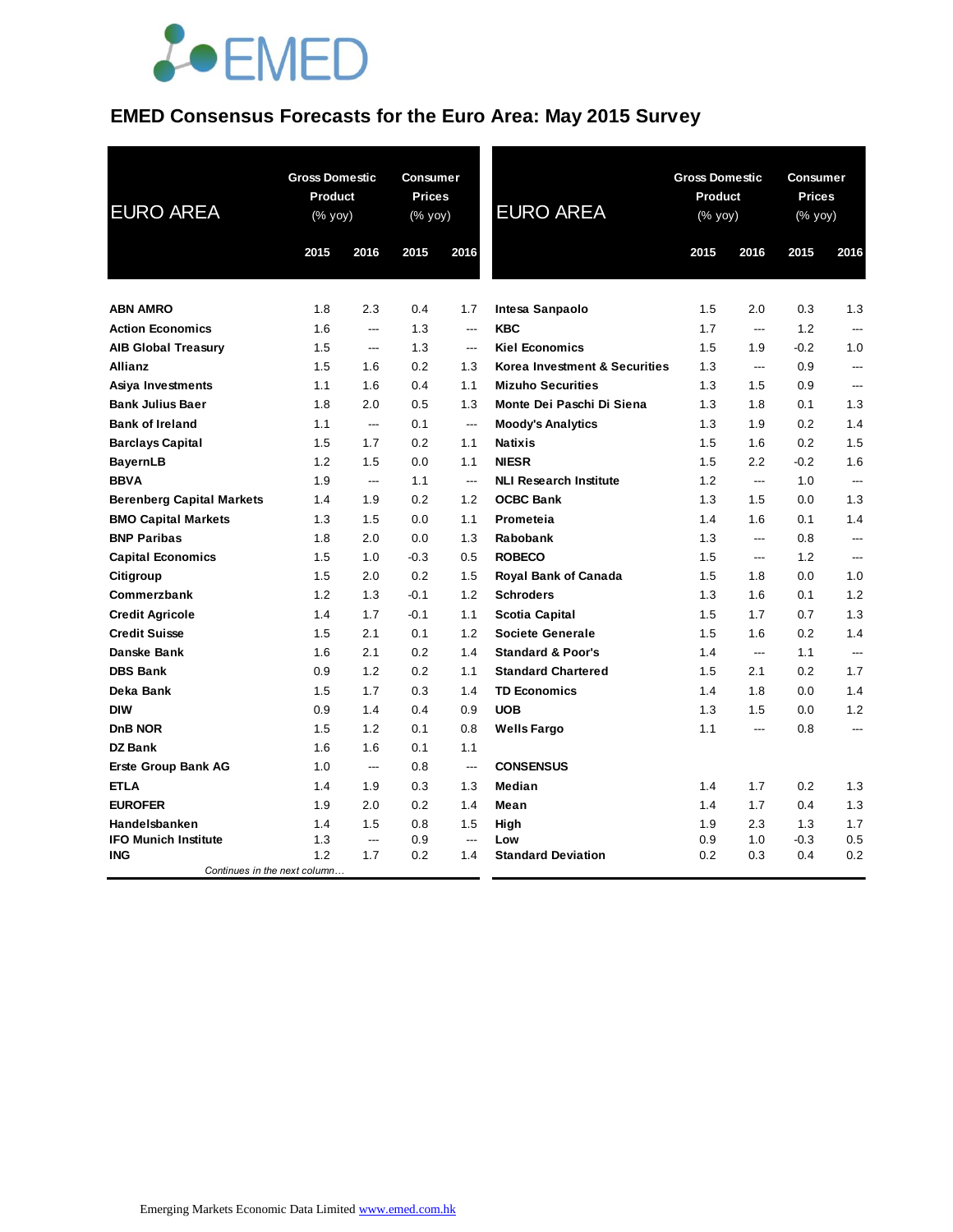

### **EMED Consensus Forecasts for Japan: May 2015 Survey**

| <b>JAPAN</b>                     | <b>Gross Domestic</b><br>Product<br>$(% \mathsf{Y}^{\prime }\mathsf{Y}^{\prime }\mathsf{Y}^{\prime })$ |                | Consumer<br><b>Prices</b><br>(% yoy) |                | <b>JAPAN</b>                  | <b>Gross Domestic</b><br><b>Product</b><br>$(% \mathsf{Y}^{\prime }\mathsf{Y}^{\prime }\mathsf{Y}^{\prime })$ |                          | <b>Consumer</b><br><b>Prices</b><br>(% yoy) |                |
|----------------------------------|--------------------------------------------------------------------------------------------------------|----------------|--------------------------------------|----------------|-------------------------------|---------------------------------------------------------------------------------------------------------------|--------------------------|---------------------------------------------|----------------|
|                                  | 2015                                                                                                   | 2016           | 2015                                 | 2016           |                               | 2015                                                                                                          | 2016                     | 2015                                        | 2016           |
| <b>ABN AMRO</b>                  | 1.1                                                                                                    | 1.2            | 0.8                                  | 1.4            | <b>ITOCHU Institute</b>       | 1.2                                                                                                           | ---                      | 2.0                                         | ---            |
| <b>Action Economics</b>          | 1.3                                                                                                    | $\overline{a}$ | 1.7                                  | $\overline{a}$ | <b>JCER</b>                   | 1.5                                                                                                           | 1.3                      | 0.2                                         | 1.1            |
| <b>AIB Global Treasury</b>       | 1.5                                                                                                    | $\overline{a}$ | 1.7                                  | ---            | <b>KBC</b>                    | 1.2                                                                                                           | ---                      | 1.8                                         | ---            |
| Allianz                          | 1.2                                                                                                    | 1.3            | 1.0                                  | 1.2            | <b>Kiel Economics</b>         | 1.4                                                                                                           | 1.8                      | 1.5                                         | ---            |
| Asiya Investments                | 0.8                                                                                                    | 0.8            | 0.7                                  | 0.7            | Korea Investment & Securities | 0.8                                                                                                           | $\hspace{0.05cm} \ldots$ | 2.0                                         | ---            |
| <b>Bank Julius Baer</b>          | 0.9                                                                                                    | 1.8            | 0.1                                  | 0.3            | <b>Mizuho Securities</b>      | 2.1                                                                                                           | 1.9                      | 0.0                                         | 1.2            |
| Bank of Tokyo-Mitsubishi UFJ     | 1.9                                                                                                    | ---            | 0.4                                  | ---            | <b>Moody's Analytics</b>      | 1.3                                                                                                           | 1.2                      | 0.9                                         | 0.9            |
| <b>Barclays Capital</b>          | 0.4                                                                                                    | 1.6            | 0.5                                  | 0.4            | <b>Natixis</b>                | 1.3                                                                                                           | 1.4                      | 1.0                                         | 1.3            |
| <b>BayernLB</b>                  | 0.8                                                                                                    | 1.7            | 0.5                                  | 0.8            | <b>NIESR</b>                  | 1.0                                                                                                           | 1.2                      | 0.5                                         | 0.5            |
| <b>BBVA</b>                      | 1.3                                                                                                    | $\overline{a}$ | 1.5                                  | $---$          | <b>NLI Research Institute</b> | 1.0                                                                                                           | ---                      | 1.7                                         | $\overline{a}$ |
| <b>Berenberg Capital Markets</b> | 0.9                                                                                                    | 1.5            | 0.8                                  | 0.8            | <b>OCBC Bank</b>              | 0.9                                                                                                           | 1.4                      | 0.8                                         | 1.5            |
| <b>BMO Capital Markets</b>       | 0.7                                                                                                    | 1.5            | 0.5                                  | 0.4            | Prometeia                     | 1.3                                                                                                           | 1.0                      | 0.1                                         | 0.6            |
| <b>BNP Paribas</b>               | 0.5                                                                                                    | 1.0            | 1.2                                  | 1.6            | Rabobank                      | 1.0                                                                                                           | ---                      | 1.8                                         | ---            |
| <b>Capital Economics</b>         | 0.0                                                                                                    | 1.5            | 0.5                                  | 1.0            | <b>ROBECO</b>                 | 1.2                                                                                                           | $---$                    | 2.1                                         | ---            |
| Citigroup                        | 1.0                                                                                                    | 2.2            | 0.4                                  | 0.9            | <b>Royal Bank of Scotland</b> | 1.2                                                                                                           | ---                      | 2.3                                         | ---            |
| Commerzbank                      | 0.5                                                                                                    | 1.3            | 0.5                                  | 0.7            | <b>Schroders</b>              | 1.6                                                                                                           | 2.2                      | 0.6                                         | 1.3            |
| <b>Credit Agricole</b>           | 1.3                                                                                                    | 1.7            | 0.7                                  | 1.1            | <b>Scotia Capital</b>         | 0.6                                                                                                           | 1.2                      | 0.7                                         | 1.0            |
| <b>Credit Suisse</b>             | 0.5                                                                                                    | 1.0            | 0.5                                  | 0.4            | <b>Societe Generale</b>       | 1.4                                                                                                           | 2.2                      | 0.7                                         | 1.2            |
| Daiwa Institute of Research      | 1.9                                                                                                    | 1.8            | 0.3                                  | 1.1            | <b>Standard &amp; Poor's</b>  | 1.3                                                                                                           | ---                      | 1.3                                         | ---            |
| Danske Bank                      | 0.8                                                                                                    | 1.4            | 1.1                                  | 1.6            | <b>Standard Chartered</b>     | 0.9                                                                                                           | 1.2                      | 0.5                                         | 1.4            |
| <b>DBS Bank</b>                  | 1.3                                                                                                    | 1.0            | 1.0                                  | 0.8            | <b>TD Economics</b>           | 0.9                                                                                                           | 1.6                      | 0.7                                         | 1.1            |
| Deka Bank                        | 0.0                                                                                                    | 1.1            | 1.1                                  | 1.6            | <b>UOB</b>                    | 1.0                                                                                                           | 1.5                      | 1.0                                         | 1.8            |
| <b>DIW</b>                       | 1.3                                                                                                    | 1.6            | 0.8                                  | 0.3            | <b>Wells Fargo</b>            | 1.2                                                                                                           | ---                      | 1.9                                         | ---            |
| DnB NOR                          | 0.8                                                                                                    | 1.5            | 1.6                                  | 1.5            |                               |                                                                                                               |                          |                                             |                |
| <b>DZ Bank</b>                   | 1.3                                                                                                    | 1.8            | 0.9                                  | 1.4            | <b>CONSENSUS</b>              |                                                                                                               |                          |                                             |                |
| <b>Erste Group Bank AG</b>       | 1.1                                                                                                    | $\overline{a}$ | 1.7                                  | $\overline{a}$ | Median                        | 1.1                                                                                                           | 1.5                      | 0.8                                         | 1.1            |
| <b>Experian Economics</b>        | 1.3                                                                                                    | ---            | 1.6                                  | ---            | Mean                          | 1.1                                                                                                           | 1.5                      | 1.0                                         | 1.0            |
| <b>IFO Munich Institute</b>      | 0.8                                                                                                    | ---            | 2.1                                  | ---            | High                          | 2.1                                                                                                           | 2.2                      | 2.3                                         | 1.8            |
| <b>ING</b>                       | 0.7                                                                                                    | 1.3            | 0.7                                  | 1.0            | Low                           | 0.0                                                                                                           | 0.8                      | 0.0                                         | 0.3            |
| Intesa Sanpaolo                  | 1.0                                                                                                    | 1.8            | 0.1                                  | 1.1            | <b>Standard Deviation</b>     | 0.4                                                                                                           | 0.4                      | 0.6                                         | 0.4            |
| Continues in the next column     |                                                                                                        |                |                                      |                |                               |                                                                                                               |                          |                                             |                |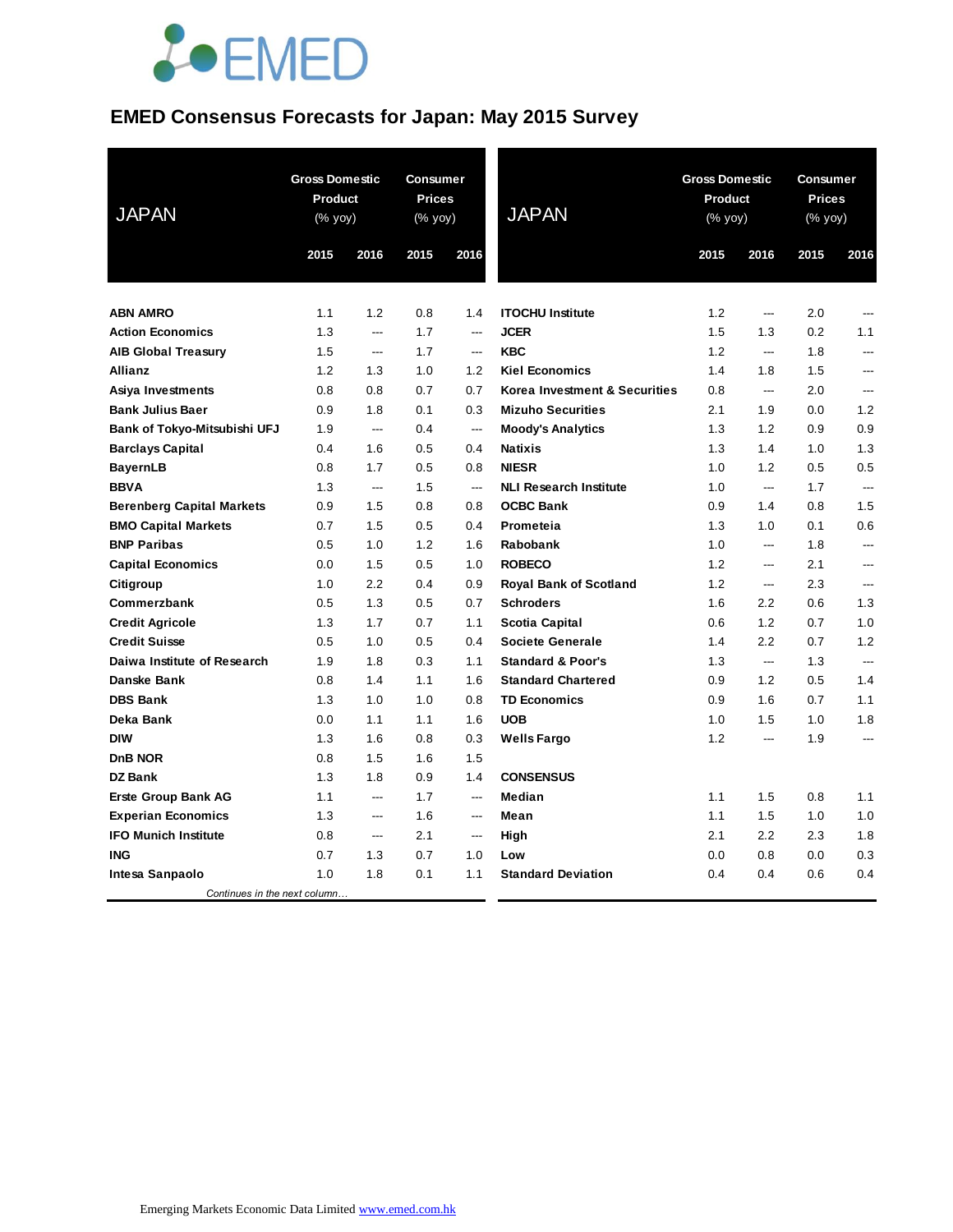

# **EMED Consensus Forecasts for China: May 2015 Survey**

| <b>CHINA</b>                     | <b>Gross Domestic</b><br><b>Product</b><br>(% yoy) |                          | <b>Consumer</b><br><b>Prices</b><br>(% yoy) |                          | <b>CHINA</b>                  | <b>Gross Domestic</b><br><b>Product</b><br>(% yoy) |      | Consumer<br><b>Prices</b><br>$(% \mathsf{Y}^{\prime }\mathsf{Y}^{\prime }\mathsf{Y}^{\prime })$ |                |
|----------------------------------|----------------------------------------------------|--------------------------|---------------------------------------------|--------------------------|-------------------------------|----------------------------------------------------|------|-------------------------------------------------------------------------------------------------|----------------|
|                                  | 2015                                               | 2016                     | 2015                                        | 2016                     |                               | 2015                                               | 2016 | 2015                                                                                            | 2016           |
| <b>ABN AMRO</b>                  | 7.0                                                | 7.0                      | 2.0                                         | 2.5                      | <b>ING</b>                    | 6.9                                                | 6.8  | 1.0                                                                                             | 1.2            |
| <b>Action Economics</b>          | 7.4                                                | $\overline{\phantom{a}}$ | 3.1                                         | ---                      | Intesa Sanpaolo               | 7.1                                                | 6.5  | 1.5                                                                                             | 1.6            |
| Allianz                          | 7.0                                                | 6.7                      | 2.0                                         | 2.7                      | <b>KBC</b>                    | 7.0                                                | ---  | 3.0                                                                                             | ---            |
| Asiya Investments                | 6.8                                                | 6.5                      | 1.9                                         | 2.3                      | <b>Kiel Economics</b>         | 7.1                                                | 7.1  | 2.8                                                                                             | ---            |
| <b>Bank Julius Baer</b>          | 6.9                                                | 6.5                      | 1.4                                         | 1.9                      | Korea Investment & Securities | 7.1                                                | ---  | 2.5                                                                                             | ---            |
| <b>Bank of East Asia</b>         | 7.0                                                | 7.0                      | 1.5                                         | 2.0                      | <b>Moody's Analytics</b>      | 7.0                                                | 6.8  | 1.7                                                                                             | 3.1            |
| <b>Barclays Capital</b>          | 6.8                                                | 6.6                      | 1.2                                         | 1.6                      | <b>Natixis</b>                | 7.0                                                | 6.9  | 1.7                                                                                             | 2.4            |
| <b>BayernLB</b>                  | 7.0                                                | 6.8                      | 1.5                                         | 2.0                      | <b>NIESR</b>                  | 6.8                                                | 6.7  | 1.0                                                                                             | 1.2            |
| <b>BBVA</b>                      | 7.0                                                | ---                      | 3.3                                         | $\hspace{0.05cm} \ldots$ | <b>NLI Research Institute</b> | 7.2                                                | ---  | 3.1                                                                                             | ---            |
| <b>Berenberg Capital Markets</b> | 7.0                                                | 6.7                      | 1.4                                         | 2.5                      | <b>OCBC Bank</b>              | 7.0                                                | 6.8  | 1.3                                                                                             | 2.5            |
| <b>BMO Capital Markets</b>       | 7.0                                                | 6.8                      | 1.4                                         | 1.7                      | <b>ROBECO</b>                 | 7.2                                                | ---  | 3.0                                                                                             | $\overline{a}$ |
| <b>BNP Paribas</b>               | 6.8                                                | 6.5                      | 0.8                                         | 1.6                      | <b>Royal Bank of Scotland</b> | 7.2                                                | 7.2  | 1.4                                                                                             | 3.0            |
| <b>Capital Economics</b>         | 7.0                                                | 6.5                      | 1.0                                         | 2.0                      | <b>Schroders</b>              | 6.8                                                | 6.5  | 1.7                                                                                             | 2.0            |
| Citigroup                        | 6.9                                                | 6.7                      | 1.5                                         | 1.9                      | <b>Scotia Capital</b>         | 7.0                                                | 6.5  | 1.5                                                                                             | 2.1            |
| Commerzbank                      | 6.5                                                | 6.5                      | 2.0                                         | 2.0                      | <b>Societe Generale</b>       | 6.8                                                | 6.6  | 1.4                                                                                             | 2.3            |
| <b>Credit Agricole</b>           | 7.1                                                | 6.9                      | 1.3                                         | 2.6                      | <b>Standard &amp; Poor's</b>  | 7.1                                                | ---  | 2.1                                                                                             | ---            |
| <b>Credit Suisse</b>             | 6.8                                                | 7.0                      | 1.6                                         | 2.2                      | <b>Standard Chartered</b>     | 6.9                                                | 6.8  | 1.6                                                                                             | 2.1            |
| Daiwa Institute of Research      | 6.9                                                | 6.5                      | 1.1                                         | 0.5                      | <b>UOB</b>                    | 6.8                                                | 6.8  | 1.5                                                                                             | 2.0            |
| Danske Bank                      | 6.8                                                | 6.7                      | 1.7                                         | 2.3                      | <b>Wells Fargo</b>            | 6.8                                                | ---  | 2.1                                                                                             | ---            |
| <b>DBS Bank</b>                  | 7.0                                                | 6.8                      | 1.8                                         | 2.2                      |                               |                                                    |      |                                                                                                 |                |
| Deka Bank                        | 7.1                                                | 7.0                      | 1.5                                         | 2.6                      |                               |                                                    |      |                                                                                                 |                |
| <b>DIW</b>                       | 7.2                                                | 7.2                      | 1.4                                         | 2.7                      |                               |                                                    |      |                                                                                                 |                |
| <b>DnB NOR</b>                   | 6.9                                                | 6.2                      | 1.9                                         | 2.8                      | <b>CONSENSUS</b>              |                                                    |      |                                                                                                 |                |
| <b>DZ Bank</b>                   | 7.0                                                | 6.5                      | 1.6                                         | 2.7                      | <b>Median</b>                 | 7.0                                                | 6.7  | 1.6                                                                                             | 2.2            |
| <b>Erste Group Bank AG</b>       | 7.1                                                | ---                      | 3.0                                         | $\overline{a}$           | Mean                          | 7.0                                                | 6.7  | 1.8                                                                                             | 2.1            |
| <b>Experian Economics</b>        | 7.5                                                | ---                      | 3.3                                         | ---                      | High                          | 7.5                                                | 7.2  | 3.3                                                                                             | 3.1            |
| <b>ICBC</b> International        | 7.1                                                | 7.0                      | 1.8                                         | 2.5                      | Low                           | 6.5                                                | 6.2  | 0.8                                                                                             | 0.5            |
| <b>IFO Munich Institute</b>      | 7.1                                                | $\overline{a}$           | 2.4                                         | $---$                    | <b>Standard Deviation</b>     | 0.2                                                | 0.2  | 0.7                                                                                             | 0.5            |
| Continues in the next column     |                                                    |                          |                                             |                          |                               |                                                    |      |                                                                                                 |                |